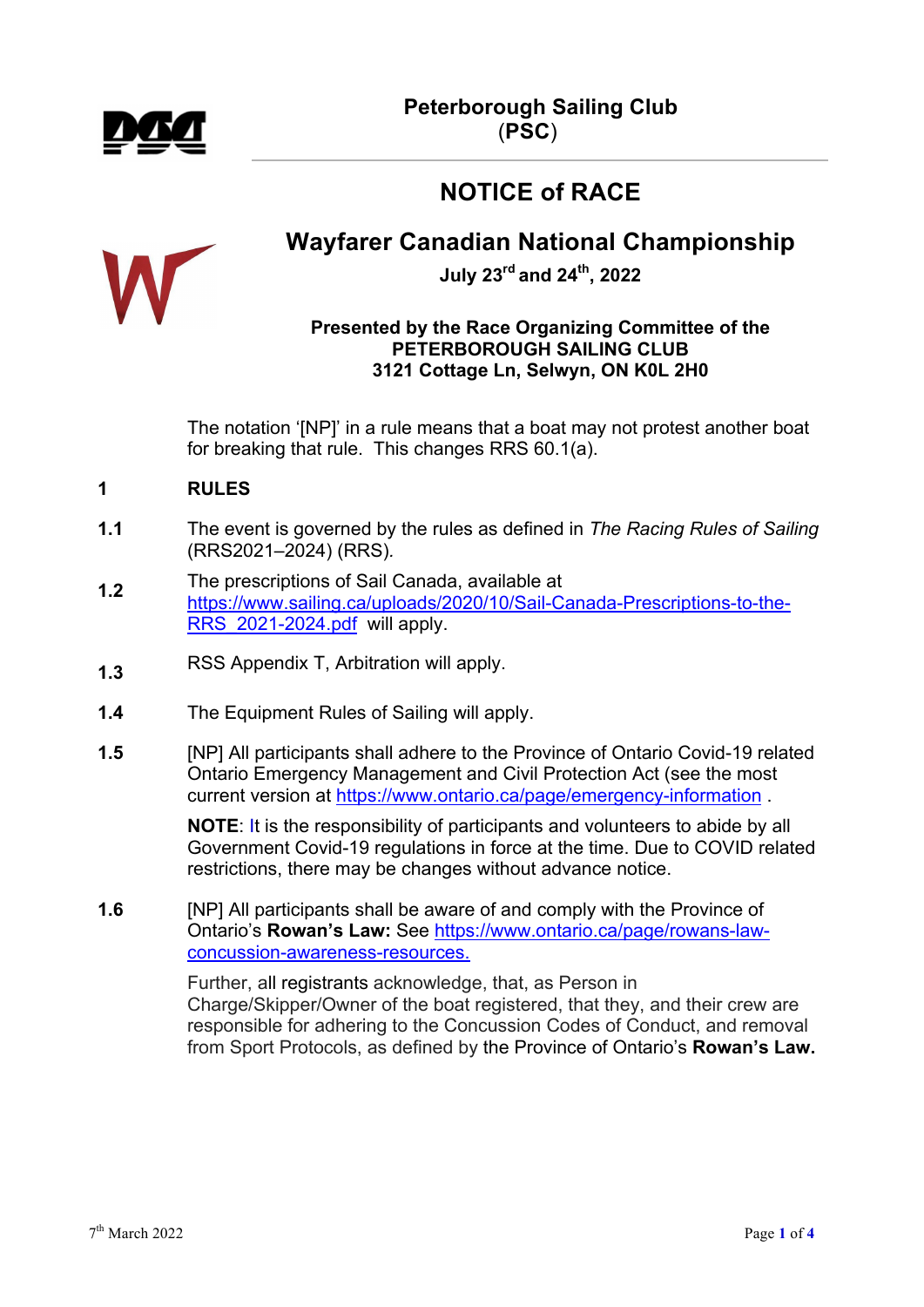# **2 SAILING INSTRUCTIONS**

**2.1** The Sailing Instructions will consist of the instructions in RRS Appendix S, Standard Sailing Instructions (SIs), and Supplementary Sailing Instructions (SSIs) that will be posted at https://peterboroughsailingclub.org/regattas/ and on the official notice board located on white shed in boatyard after 1300 hrs on Friday, July 22, 2022. They will also be available at the registration desk the morning of Saturday, July 23, 2022.

## **3 COMMUNICATION**

- **3.1** The results will be posted online after the regatta at https://peterboroughsailingclub.org/regattas/
- **3.2** There will be a notice board available onsite at the registration desk.
- **3.3** A Competitors' briefing is scheduled for **0930 hrs** at PSC on Saturday 23rd July 2022.

# **4 ELIGIBILITY AND ENTRY**

- **4.1** Open to Wayfarer class sailboats and all helms in good standing with their National Wayfarer Class Association.
- **4.2** Boats will be registered upon payment of all applicable fees to and completed entry information submitted to the event registrar, Pam Leeuwestein (**email to**: rolltack22@gmail.com), **no later than 2300 hrs on Thursday, July 21st, 2022.**
- **4.3** The boat (sail) number and crew name shall be declared at the time of registration. Any Change or substitution of crew during the event must be approved by the Organizing Authority.
- **4.4** All helms and crews are required to check in and sign waiver forms prior to racing.
- **4.5** A Parent/Guardian Consent and Supervision Form must be completed and signed by the Parent or Guardian of any competitor under the age of 18.
- **4.6** To be considered an entry in the event, a boat shall complete all registration requirements, and pay all fees.

## **5 RADIO COMMUNICATIONS**

**5.1** Except in an emergency, a boat that is racing shall not make voice or data transmissions and shall not receive voice or data communication that is not available to all boats.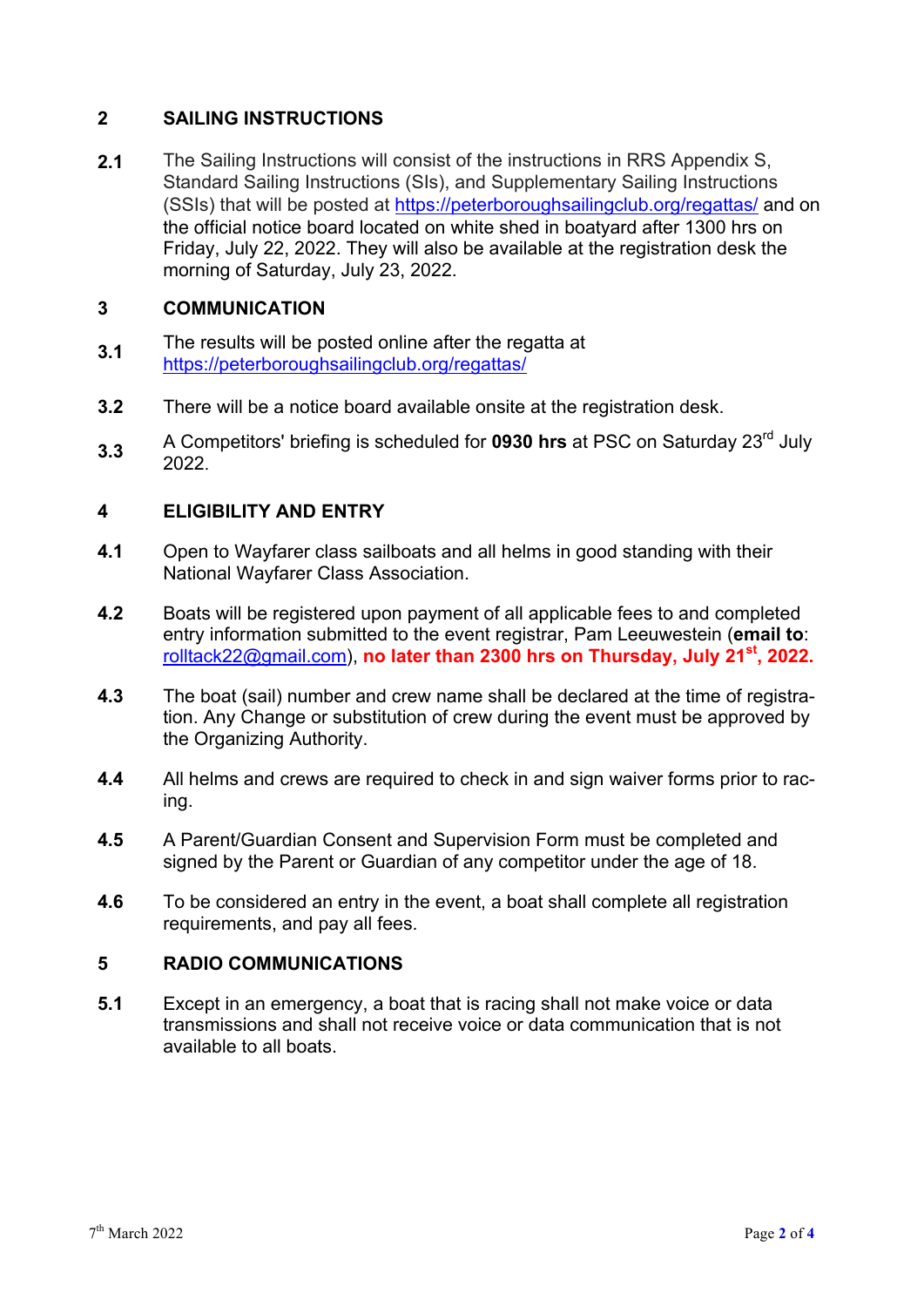# **6 FEES**

- **6.1** Entry fee: \$95.00 per boat. Fee also covers a sit-down dinner for skipper and crew on Saturday 23rd July 2022.
- **6.2** Please e-transfer all applicable fees to peterboroughsailingclub@gmail.com.

Note: a signed Waiver Form must also be submitted prior to the close of registration on Saturday, July 23, 2022.

# **7 CREW LIMITATIONS**

**7.1** Class rules apply.

### **8 SCHEDULE**

- **8.1** The Registration Desk at PSC will be staffed on Saturday, July 23rd 2022 from 0830hrs to 0930hrs.
- **8.2** The competitors briefing will be held Saturday, July 23<sup>rd</sup> 2022 at 0930.

| 8.3 | <b>Racing Dates</b>        | <b>Warning Signal Time</b> | Maximum number of<br><b>Races Scheduled</b> |
|-----|----------------------------|----------------------------|---------------------------------------------|
|     | July 23rd 2022             | 1100 hrs                   |                                             |
|     | July 24 <sup>th</sup> 2022 | 1030 hrs                   | :5                                          |

- **8.4** No race will be started after **1600 hrs** each day.
- 8.5 A selection of snacks for competitors will be available for breakfast on July 23<sup>rd</sup> and 24<sup>th</sup> 2022. Dinner will be served on Saturday July 23<sup>rd</sup>. Two dinner tickets are included with registration. Additional dinner tickets available at \$20.00 per ticket.
- **8.6** Post-Race gathering and awards on Sunday July 24<sup>th</sup>.

### **9 EQUIPMENT INSPECTION**

**9.1** Boats may be subject to inspection or measurement at any time during the regatta.

#### **10 SAFETY EQUIPMENT**

- **10.1** Each boat must carry safety equipment according to Transport Canada requirements.
- **10.2** RRS 40.1 will apply (PFDs).